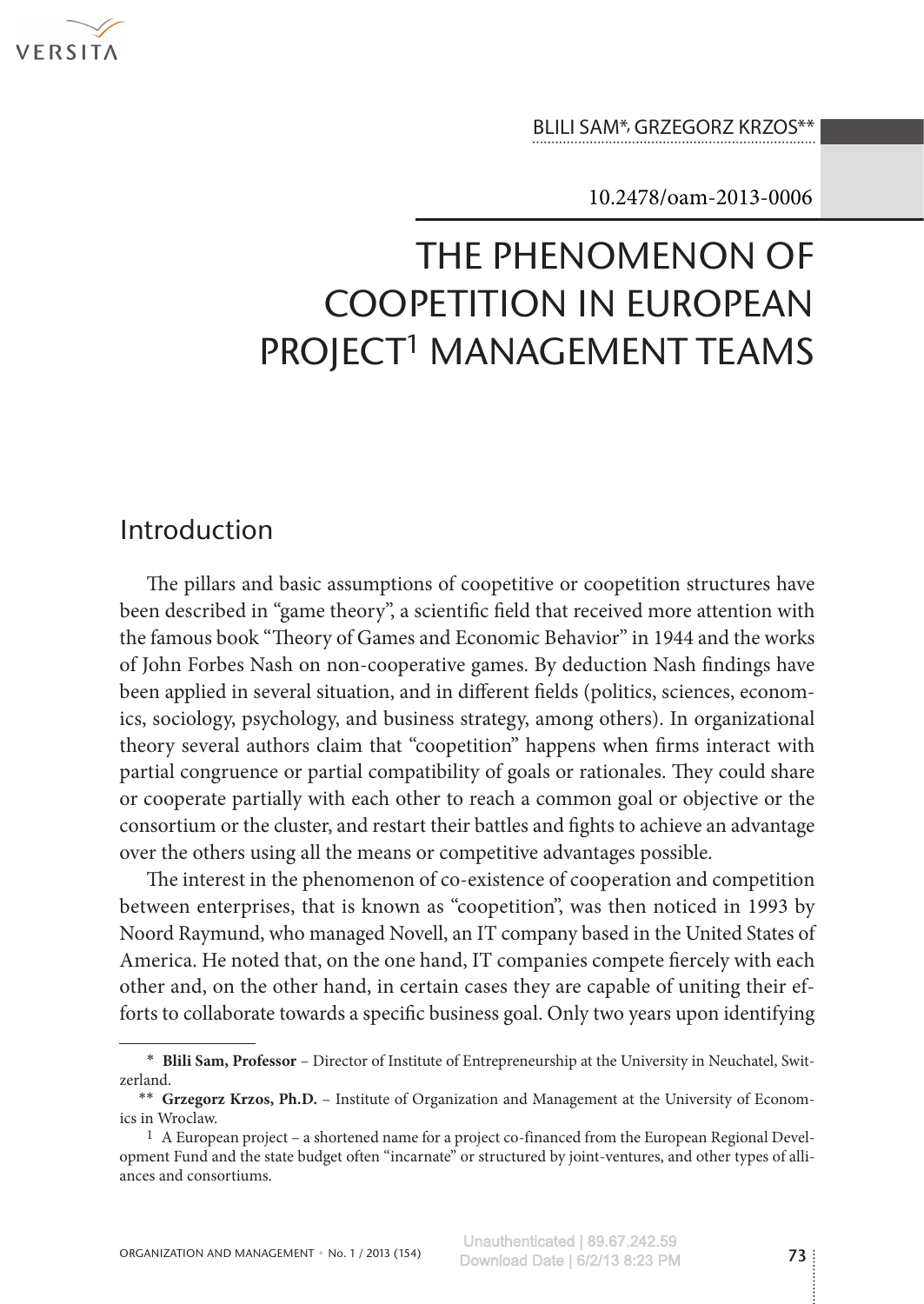the phenomenon of coopetition by Noord many scholars became interested in these issues, with the following persons among them: the duo Brandenburger A. - Nalebuff B. duo, Dagino G. B., Gnyawali D. R., Padula G., Walley K., Yami S., Le Roy F. In Poland, in turn, the major researchers of this phenomenon include: Czakon W., Cygler J., Wyrwicka M.K. and the Lozano A. – Sysko-Romańczuk S. duo. Due to the fact that coopetition is not accounted for in up-to-date dictionaries of foreign words, the dictionary of the Polish language or dictionaries of business terms, it should be considered a neologism which seems to have established itself in management terminology.

For the situation where competition and collaboration occur simultaneously, the researcher K. E. Walley proposed to distinguish three subtypes of coopetition:

- cooperation prevalence: where cooperation prevails over competition when two entities collaborate with each other,
- equal collaboration: in the case of such coopetition there is an equal amount of collaboration and competition within the existing relationship,
- competition prevalence: where competitive activities prevail over cooperative activities.

M. Bengston and S. Knock [2] proposed a different perception of the phenomenon of coopetition. When at least two enterprises compete and cooperate with each other in similar conditions and take decisions independently of other enterprises, reciprocal coopetition occurs. However, when cooperation and competition between two enterprises are determined by many actors playing in a network, it is called multipolar coopetition.

For Levy et al.: "Coopetition is the contractual agreement between competitive organizations to exist in a parallel cooperative and competitive environment. Contracts align organizations that perceive beneficial information and resource exchange" [12].

The issue of coopetition has still been a new and trendy topic in Poland, and the phenomenon of coopetition itself was presented and discussed during the academic conferences on management organised in the period 2008–2012 in Poland. The achievements of management sciences with respect to cooperation and competition is rich and precise enough to constitute a truly mature source of reference for the attempt to analyse the phenomenon of coopetition in European project management<sup>2</sup>.

<sup>2</sup> In the Polish management literature an additional term "kooperencja" ["cooperence"] occurred. It is promoted by Joanna Cygler, the author of the book titled *Kooperencja przedsiębiorstw. Czynniki sektorowe i korporacyjne*, SGH, Warsaw 2009. It includes the definition of "kooperencja", which is considered by the writer as a type of relationships between competitors where cooperation and competition streams occur simultaneously. The cooperation stream may assume diverse forms of collaboration: from social agreements (gentlemen's agreements sealed with a handshake), to non-capital projects, to capital agreements. "Kooper‑ encja" is discussed comprehensively: as streams (and not single agreements or projects).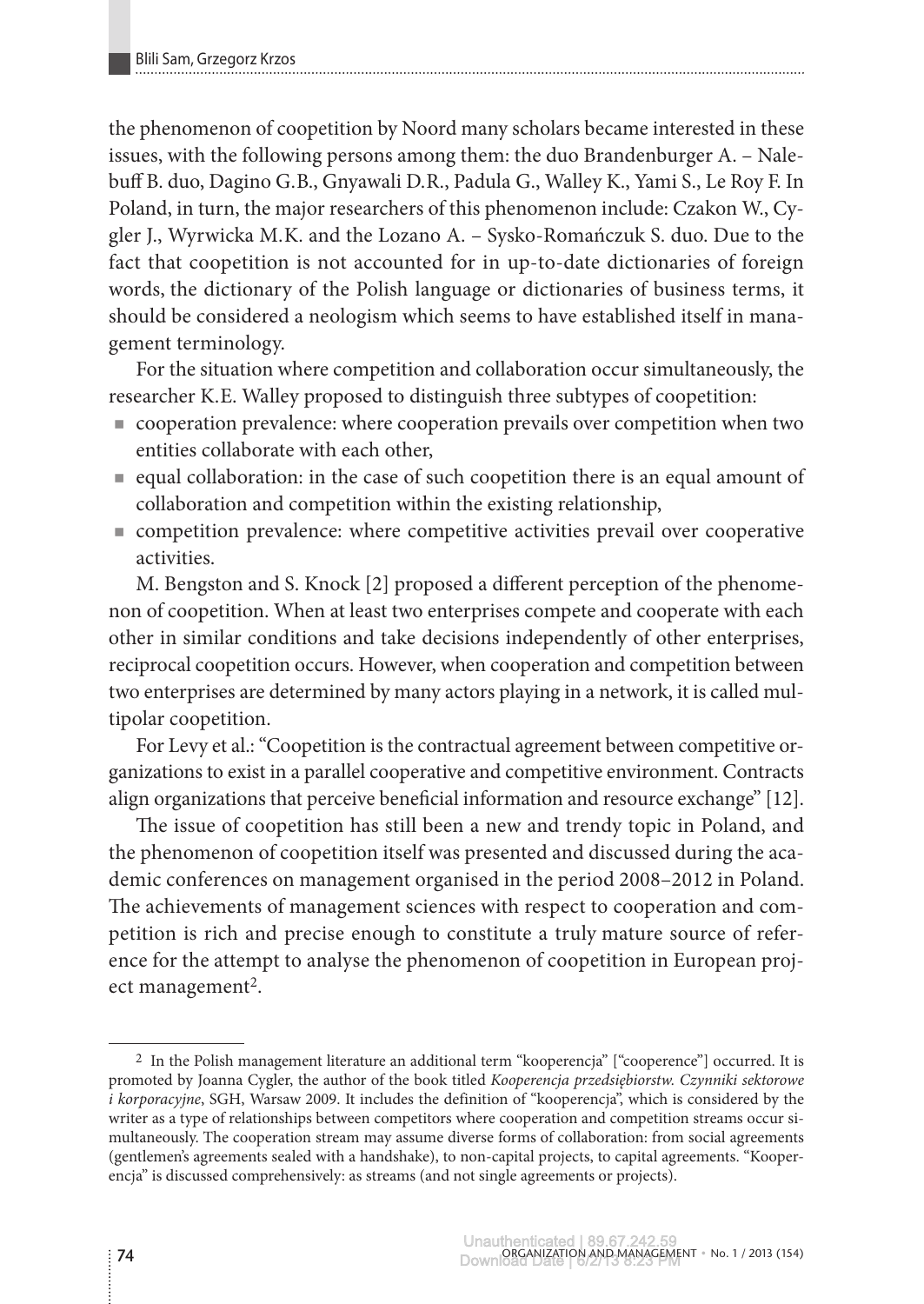The intention was to prove that the phenomenon of coopetition occurred in the examined project management teams, identify the causes of coopetition and determine the specificity of this phenomenon which accompanies European project management.

The present paper presents these results of the research that are related to the aspects of multi-entity and virtual management of European projects. One of the in‑ direct goals of the research was an attempt to analyse the relationships between the entities present in project management teams. The results of the research confirmed the earlier assumptions and hypotheses that the phenomenon of coopetition occurs in such teams. The examined entities were beneficiaries of EU assistance, that is enterprises (35), public sector entities (35) and project management enterprises (42) from five Polish voivodeships. The total number of 115 European projects were ex‑ amined. The research was conducted with the use of research techniques such as the analysis of application documentation and project documentation (115), interviews (including cati) with beneficiaries of EU assistance (44), interviews (including cati) with management staff of a project management team (42), participant observation (36) and analysis of tender documentation placed on the websites of beneficia‑ ries of EU assistance (115). Both the pilot and the proper research were carried out in the period 2007–2012.

# 1. Coopetition in a "consortium" in European project management

Together with Loebeke et al. [13, p. 14], we could define coopetition as: "simultaneous co-operation and competition between firms. Coopetition entails the sharing of knowledge which may be a key source of competitive advantage. Under coopeti‑ tion there is a paradox that the knowledge shared for cooperation may also be used for competition. While the existence of this problem is known, there is little inves– tigation of how it may be modelled and, thus, managed." Loebeke and Al introduce a game-theoretic framework for analysing inter-organizational knowledge sharing in the context of coopetition. For the authors: "This allows the value of knowledge shared to be investigated and reveals that a crucial aspect will be the firm's ability to manage the process".

More recently, Wong and Al study on Cross-Functional Team Organizational Citizenship Behavior in China proposes that a shared organizational vision devel‑ ops cooperative interdependence among departments which, in turn, facilitates cross-functional teams' organizational citizenship behaviour (OCB). "Team mem‑ bers indicated their organizations' shared vision, and leaders indicated the goal in‑ terdependence among departments and the OCB of the teams. Their analysis and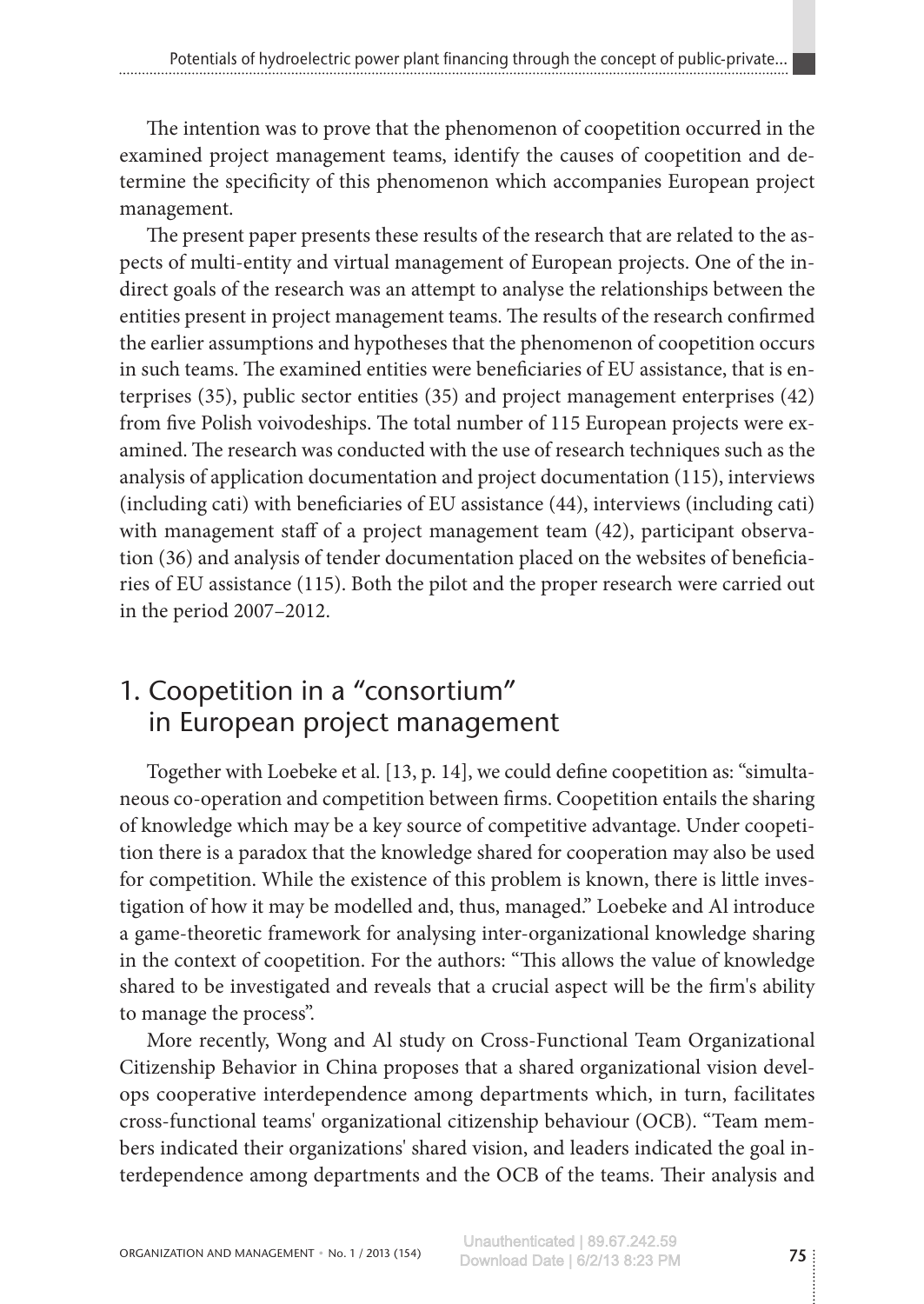results suggested combining independent and competitive goals, and this combined measure negatively predicted team OCB. These results suggest that a shared organizational vision and cooperative goals among departments are important foundations for cross-functional teams to contribute to the performance of organizations through socially responsible behaviour" [19, pp. 1879–2909].

The results of the conducted research proved that the dominant form of European project management was a "virtual organisation" (consortium)3, that is one consisting of at least two equity-unrelated economic entities establishing a project alliance in the form of a consortium for the term of the project. The external solution (67), that is management by an external entity or external entities, was most commonly applied in EU project management. This solution resulted from the decision to outsource the project management service. The internal solution (34), that is one fully based on internal resources of the beneficiary, was ranked next. 14 cases of the examined population, in turn, were mixed solutions, that is ones based both on employees of a beneficiary of EU assistance and entities and individuals not being beneficiaries of EU assistance or their employees. It turned out that in the examined projects the phenomenon of coopetition occurred in 70.4% of the cases of project management and in all (100%) cases of the external and mixed project management method. The results disclosed that at least one of the enterprises belonging to a given consortium had earlier competed in tendering procedures with enterprises from other consortia. The owners and managers of the enterprises collaborated with each other by negotiating and establishing project consortia in order to win a given contract. The consortia and teams created in this manner collaborated when managing the project within the developed agreements and signed civil agreements. This case of coopetition seems to be a result of a market game played on two planes of collaboration and competition of entities in the virtual organisation established for the purpose of managing the examined European projects [9, pp. 215–226].

The observations and analysis of the phenomenon of coopetition and one of its components, that is cooperation, unambiguously prove that what occurs in European projects management is a type of external cooperation that displays the features of positive collaboration [16, p. 47]. The dominant role of specialisation and vertical integration in creating a project management team was a characteristic of such collaboration. The vast majority of the examined teams (70.3% of the cases) formed management teams in such a way that all objectives to be executed in a given contract were divided among the members of the management teams in accordance

<sup>&</sup>lt;sup>3</sup> Blili Sam – when we talk about virtual organisations, I think we should refer in this case to consortiums or alliances, or partnership networks. However virtual organisation in my understanding are in general. com firms, like google, ebay, etc. We call them also hollow firms.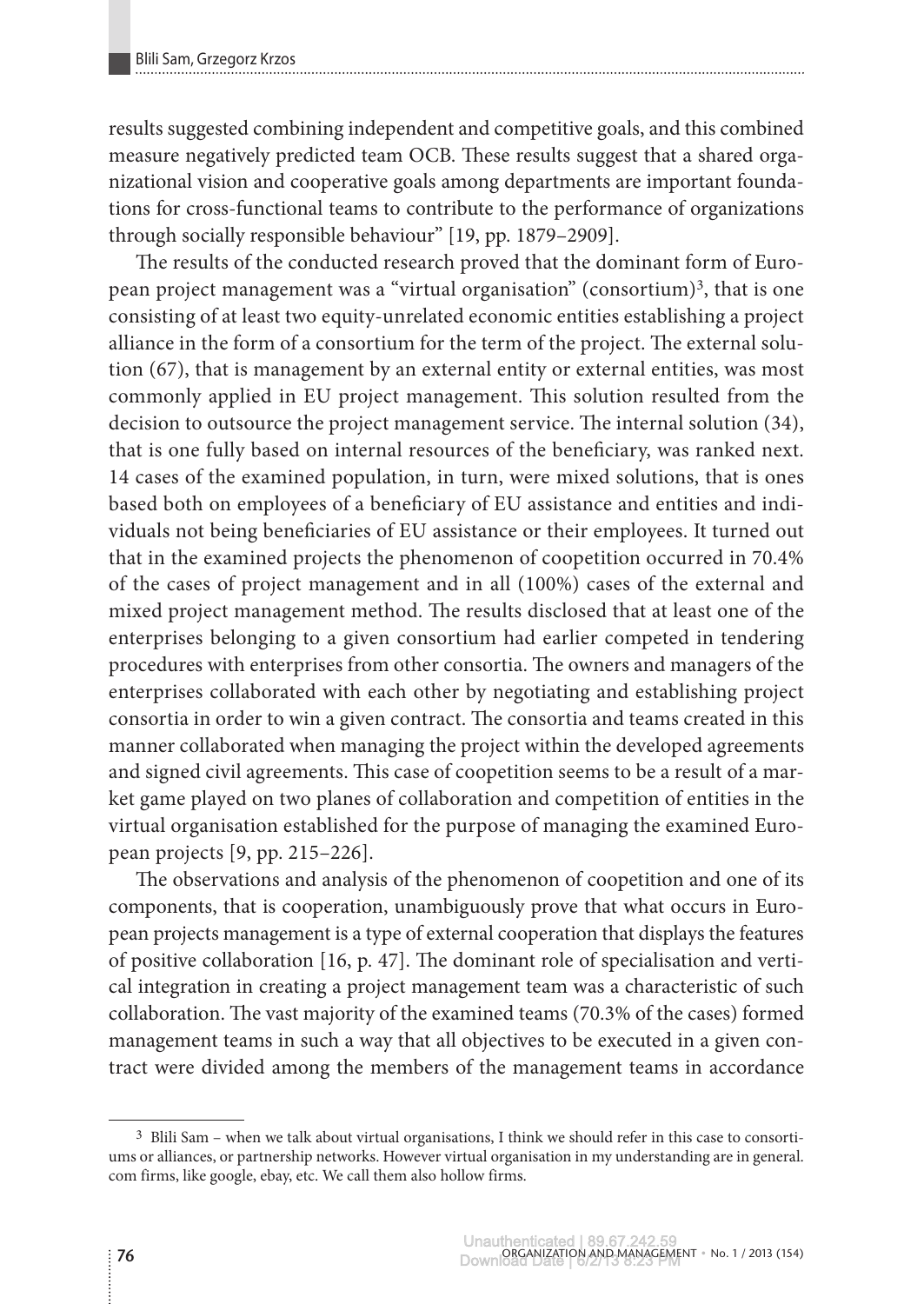with their competences. Therefore, the basis for the division of works was grouping them by specialisations of the objectives and performed activities [15, p. 71]. The cases of the management teams where having formal references crucial for winning the contract were the dominant in the process of negotiating the division of the objectives among partners are an exception to the analysis. In 19.7% of the cases the entity having the crucial references pursued virtually no objectives from the contract except providing the virtual organisation (consortium) with formal references necessary to win the contract.

### 2. Characteristics of coopetition and accompanying phenomena in European project management

As mentioned above, it was noticed during the conducted research that project management is accompanied by new phenomena that are inter- and intraorganisational in nature. One of them is the phenomenon of coopetition, whose specificity consists, among others, in:

- diverse nature and diverse intensity of coopetition in the individual life phases of a virtual organisation in European project management,
- occurrence of competitive, cooperative and balanced coopetition,
- occurrence of reciprocal and virtual coopetition,
- occurrence of informal coopetition based on informal agreements called by project managers "gentlemen's agreements",
- occurrence of project treason.

The analysis of the occurrence of coopetition and its intensity in project management as well as the analysis of the results of the research on life phases of a virtual organisation in project management published by the author permits to notice that various intensity levels of the phenomenon of coopetition occur in the project man‑ agement practice (Tab.1., Fig. 1. and Fig. 2.) [10, pp. 166–170]. The type and level of coopetition arise from competitive and cooperative behaviours [3] of the partners which create an interorganisational project management team in the form of a virtual organisation (Fig.1.). The resultant of these behaviours, in turn, is coopetitive behaviours and, consequently, the phenomenon of coopetition. The results of the research carried out on 36 projects by means of the participant observation method indicate that the phenomenon of coopetition changes its intensity and nature during the performance of the European project management service.

In order to determine and illustrate competitive behaviours (Tab. 1.) between partners in a project management team, characteristic actions on the competition plane were identified and counted. The greater the number of the items listed below in a given phase, the higher the intensity of competitive behaviours and vice versa.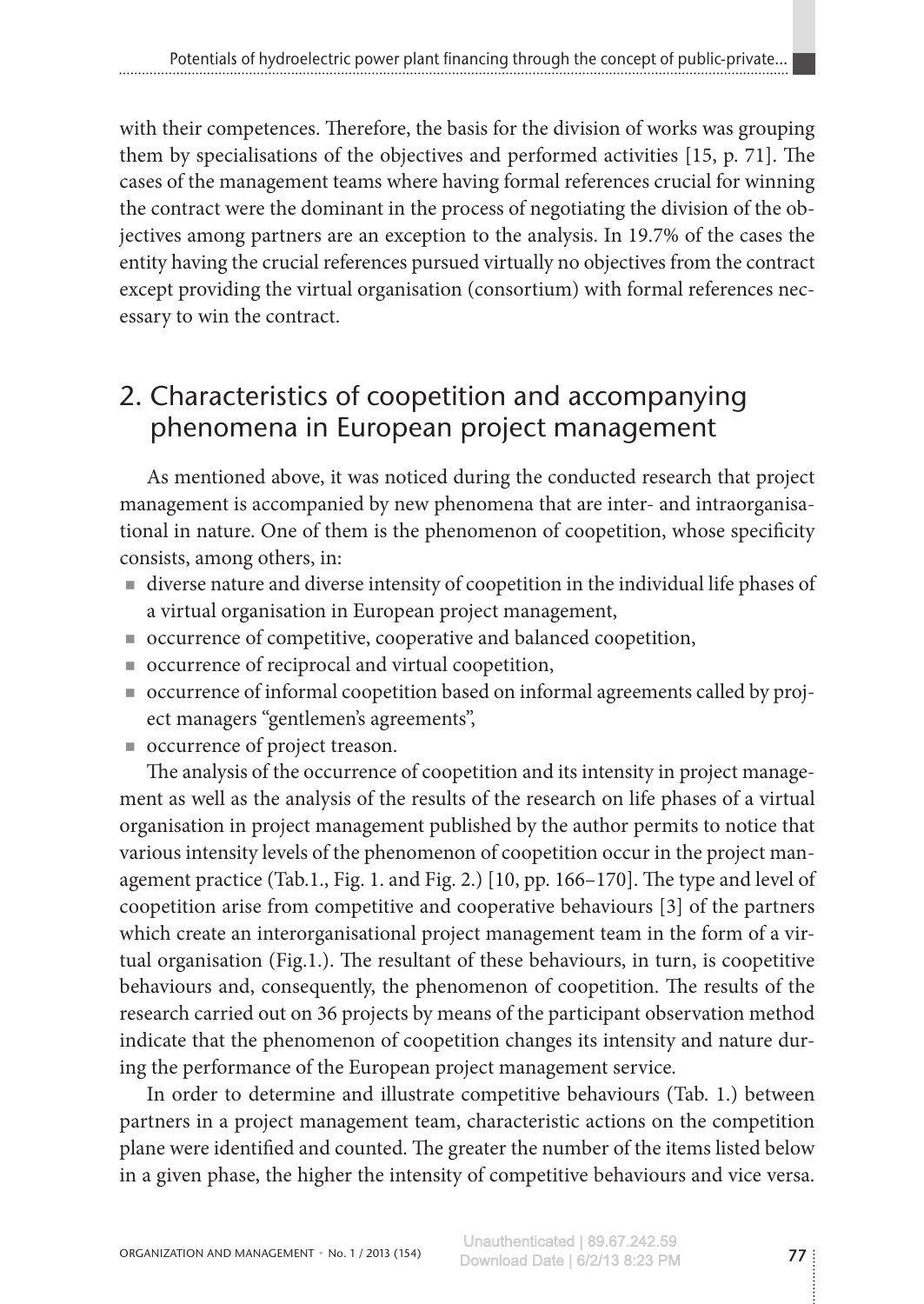During the research the following competitive behaviours were identified in an interorganisational project management team creating a virtual organisation:

- a) negotiating in the "win-lose" instead of "win-win" style,
- b) no or low trust for employees from other companies,
- c) no or low trust for the owners and the management staff of collaborating companies,
- d) limited loyalty to partners,
- e) undermining the credibility of partners (persons and companies),
- f) questioning the competences of partners (persons and companies),
- g) lying and concealing significant information,
- h) seeking new customers independently, without collaboration with partners,
- i) reducing diffusion and popularisation of specialised knowledge among persons and companies in the team,
- j) no or low sense of responsibility for the project as a whole,
- k) being disloyal to partners in favour of other persons and/or companies.

In order to determine and illustrate cooperative behaviours (Tab. 1.) between partners in a project management team, in turn, characteristic actions on the cooperation plane were identified and counted. The greater the number of the items listed below in a given phase, the higher the intensity of competitive behaviours and vice versa. The following cooperative behaviours were identified in an interorganisational project management team:

- a) co-decision-making,
- b) intensive information exchange,
- c) experience exchange,
- d) developing crucial competences jointly,
- e) resolving problems in the project jointly,
- f) supervising the project jointly,
- g) negotiating with partners in the "win-win" style,
- h) trust for the owners and management staff of cooperating companies,
- i) loyalty to partners,
- j) common strategy for attracting customers,
- k) sense of collective responsibility for the entire project, and not its components.

The results of the research on competitive and cooperative behaviours which indicate what number of both types of behaviours occurred in the individual life phases of a virtual organisation established for the purpose of European project management are presented in Tab. 1. The quantity prevalence of the items enumerated above from one set over the items from the other set indicates the dominance of competitive or cooperative behaviours in a given phase.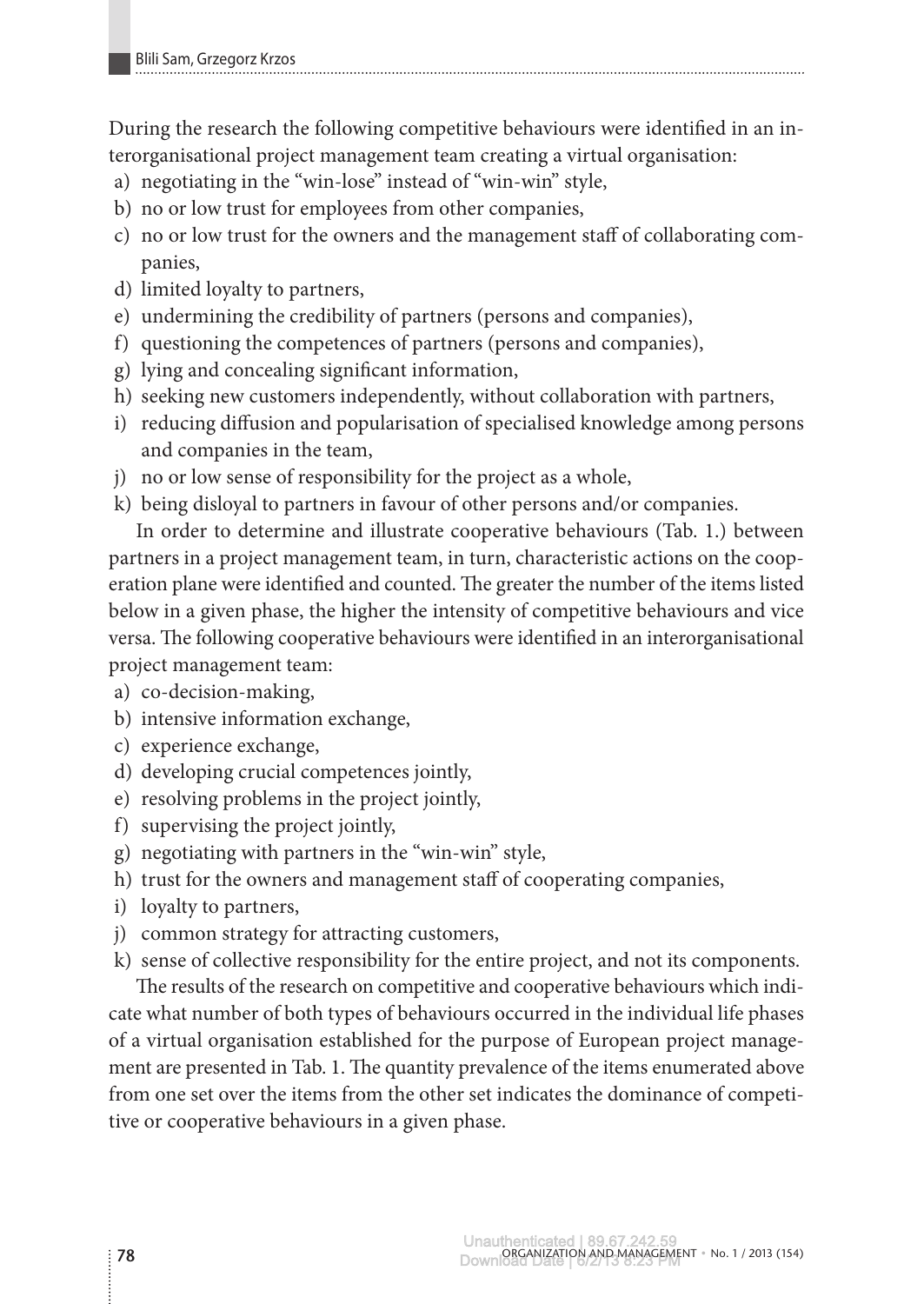Table 1. Analysis of the intensity of cooperative, competitive and coopetitive behaviours in the individual life phases of a virtual organisation established for the purpose of European project management

| Phases                                    | Phase I      | Phase II                   | Phase III                  | Phase IV          | Phase V                    | Phase VI                                   | Phase VII                           |
|-------------------------------------------|--------------|----------------------------|----------------------------|-------------------|----------------------------|--------------------------------------------|-------------------------------------|
| cooperative<br>Intensity of<br>behaviours | $\mathbf 0$  | a, g, i, j<br>(4)          | a, g, h, j,<br>i(5)        | a, b, h,<br>i(4)  | a, d, c, h,<br>i, k<br>(6) | a, b, c, d,<br>e, f, h, i,<br>j, k<br>(10) | a, b, e, f, g,<br>h, i, j, k<br>(9) |
| competitive<br>Intensity of<br>behaviours | h<br>(1)     | a, c, d, g,<br>h, k<br>(6) | a, c, d, g,<br>h, k<br>(6) | b, c, i, j<br>(4) | b, c, i, j<br>(4)          | b, e, f, i, j<br>(5)                       | b, c, d, e, f,<br>g, h, j, k<br>(9) |
| Intensity of<br>behaviours<br>coopetitive | $\mathbf{1}$ | 10                         | 11                         | 8                 | 10                         | 15                                         | 18                                  |

Source: own work based on the participant observation in European projects (n=36).

The presented results of the observation of competitive and cooperative behaviours could be reduced to basic mathematical operations. Thus, four aggregated relationships confirmed in the practice of the carried out research are presented below.

- 1. Intensity of coopetitive behaviours = intensity of competitive behaviours  $+$  intensity of cooperative behaviours.
- 2. If intensity of competitive behaviours > intensity of cooperative behaviours, then competitive behaviours between partners prevail. Competitive coopetition oc‑ curs then (phases I, II, III).
- 3. If intensity of competitive behaviours < intensity of cooperative behaviours, then cooperative behaviours between partners prevail. Cooperative coopetition oc‑ curs then (phases V, VI).
- 4. If intensity of competitive behaviours = intensity of cooperative behaviours, then the state of equilibrium – and hence, balanced coopetition – occurs (phases IV, VII).

The first relationship is exemplified graphically in Fig. 1., where the highest intensity of coopetitive behaviours is shown to have been reached in phases VI–VII, the medium level occurred in phases II, III and V, whereas the lowest intensity level was noted in phases I and IV.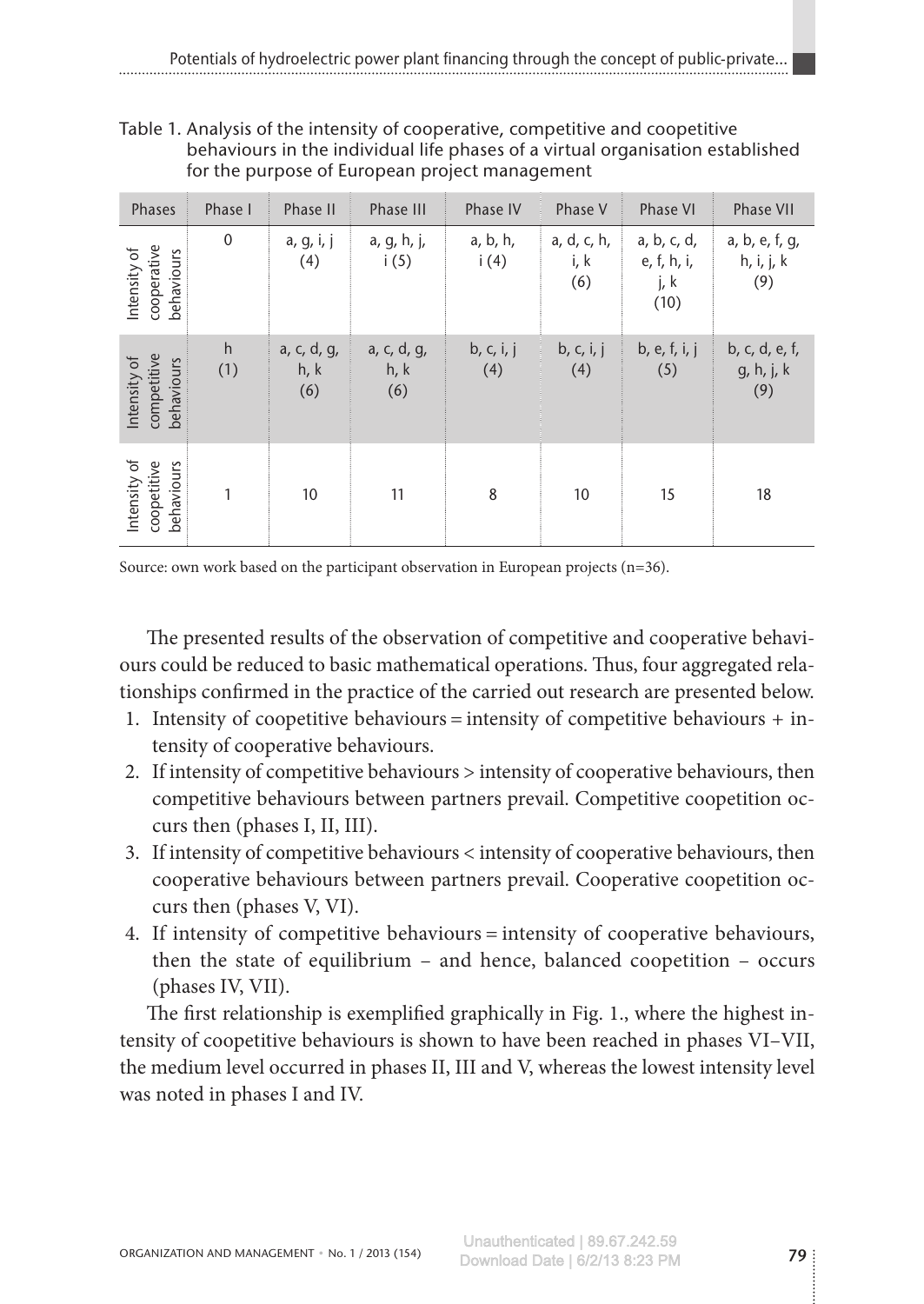



Legend:

– coopetition

Source: own work based on the participant observation in European projects (n=36).

When analysing these results, one may draw some conclusions and make certain observations. The phenomenon of coopetition did not occur between enterprises in phase I. This situation is visible in Fig. 1. and Fig. 2. Lack of coopetition between enterprises in this phase resulted from lack of collaboration between them. These enterprises were exclusively actual or prospective competitors to each other.

The informal birth and further development of coopetition occur in phases II, III and IV of virtual organisation development in European project management. These are the phases where the market game for the customer begins, followed by negotiations and selecting partners for prospective collaboration and configuration of resources for a future project. In phases II and III competitive behaviours prevail over cooperative ones due to the fact that each of the network participants believes that they are able to win a project management contract independently or take the dominant position in the future project management consortium. Such behaviours of the persons representing economic entities are characteristic for the enterprises which traditionally provide project management services independently or constitute a component of the market game aimed at gaining a position that is as beneficial as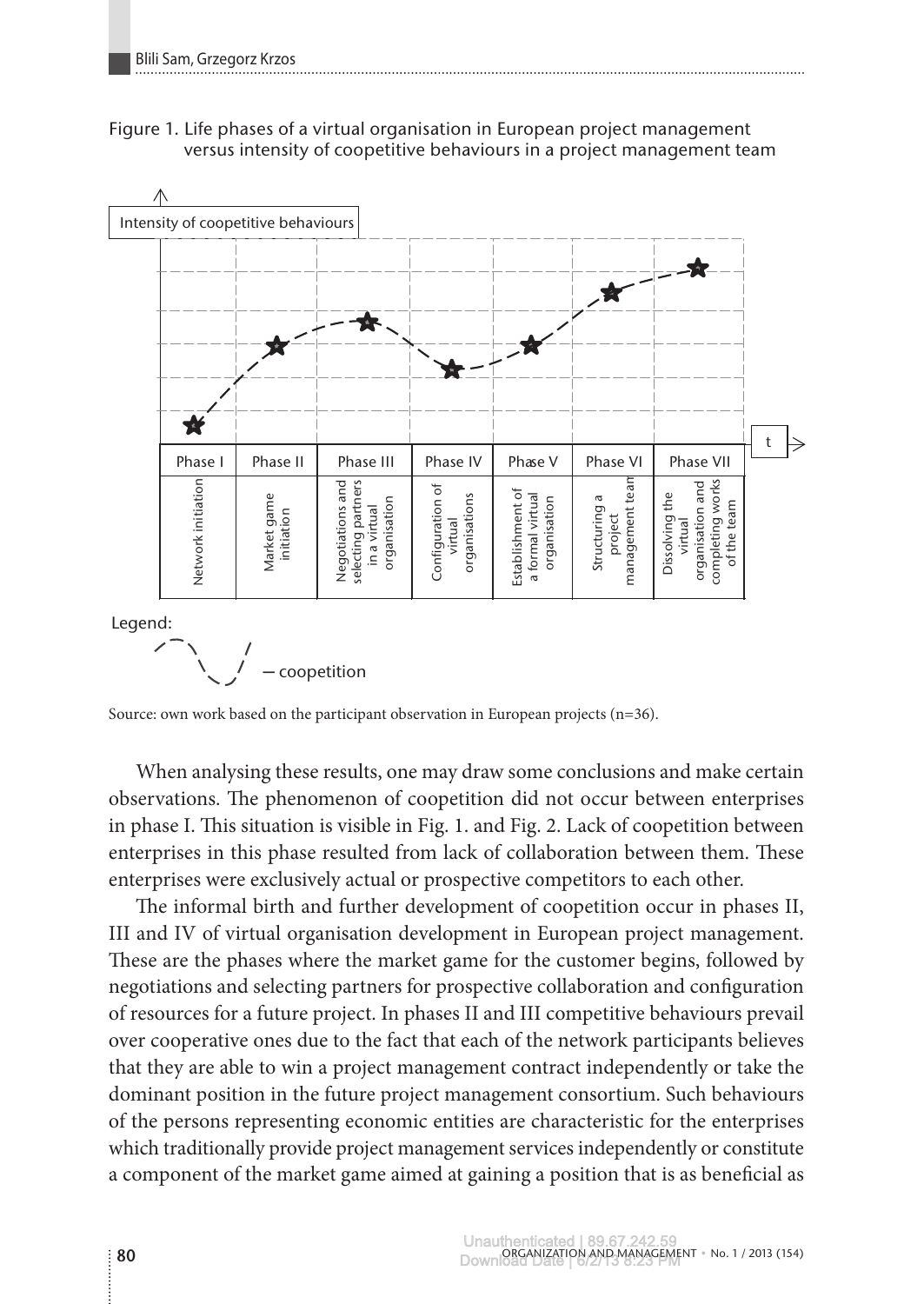possible in negotiations accompanying the establishment of e.g. a consortium. In this phase the attempts to establish cooperation between partners most frequently ended in a failure in comparison to other life phases of a virtual organisation in European project management.

In phase IV, intensity of coopetitive behaviours was low and intensity of cooperation was equal to competition. In this phase a partner for cooperation was sought to jointly compete with other groups or consortia for a prospective contract. The actions taken by the entities interested in creating a team when seeking a partner for collaboration, conducting negotiations and selecting partners were characterised by caution and attempts to build trust between partners and by assessment of their credibility. The major goal in this phase was to establish cooperation with partners, and hence the balance between cooperative and competitive behaviours.

The phenomenon of coopetition is formally born as late as in phase V, that is upon signing a civil agreement, e.g. consortium and a project management services agreement. Signing the documents formally is a commencement of a more structuralised, organised and repetitive collaboration, as a result of which a high number of documents regarding the project is prepared. In this phase cooperative behaviours prevail because competing with each other once the contract has been signed would not be evaluated positively by partners.

Phase VI of the life of a virtual organisation, called the phase of structuring a European project management team, constitutes the coopetition development phase. In this phase activities related to the creation of a team and pursuit of operational objectives arising from the agreements concluded with customers and partic‑ ipants of a virtual organisation occur. In phase VI cooperative behaviours strongly prevail over competitive behaviours, to the extent that partners focus on collaboration to perform the contract as effectively as possible. This behaviour results also from the cyclicity of the executed obligations and from the unwillingness to disturb the rhythm of the entire team's work by any of the partners, which could increase the level of the risk e.g. related to qualified delay and, as a consequence, charging penalties for culpable delay.

In the last, VII, phase, coopetition is intensive and balanced in nature since competitive behaviours are balanced with cooperative ones. The high level of competitive behaviours resulted from the fact of approaching the end of the collaboration between partners and the necessity to seek new customers (commissions), for whom a similar service could be provided, not necessarily by the same team. The actions consisting in seeking new customers and contracts independently, without the collaboration with the current partners, were perceived as competitive behaviours in a con‑ sortium. They are characterised by, among others, seeking a contract independently, not informing the current partners of a prospective new customer – contract, refusing collaboration on another project with other partners, proposing a lower price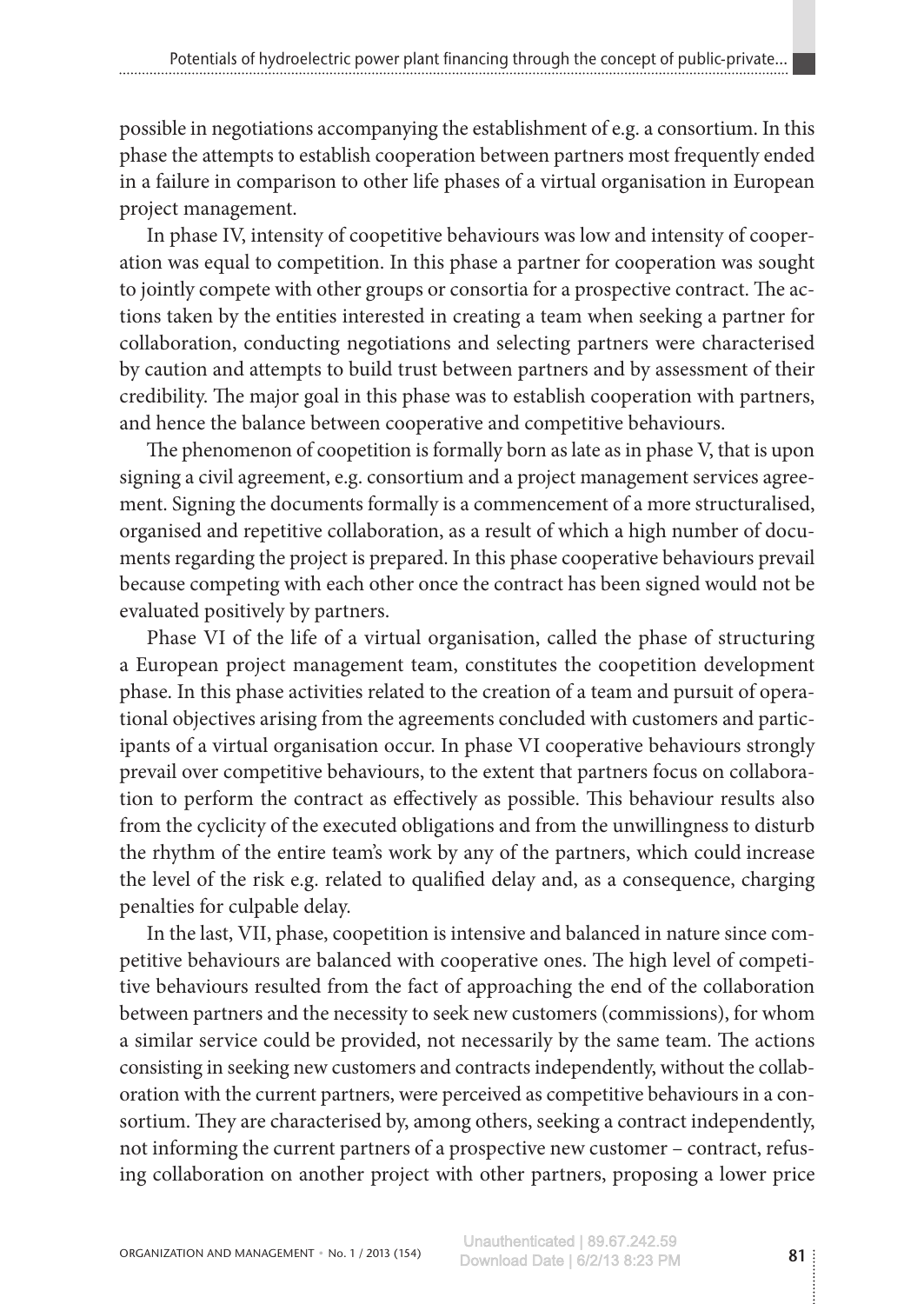to the new customer comparative to the current price for a similar scope of project management services, etc. A high level of cooperative behaviour arises from intensive actions performed by the whole team to complete the project correctly and as effectively as possible. These actions result from the provisions included in the agreement with the customer and the project leader, and their correct observance involves the possibility to issue a VAT invoice and reception of payments. At the end of phase VII and upon its completion the entities participating in a virtual organisation need to choose one of three options: competing, collaborating or coopeting with each other in the next project. Fig. 2. presents a visualisation of various levels of intensity of both cooperative and competitive behaviours in the individual life phases of a virtual organisation established for the purpose of European project management. Such a graphical representation of both phenomena permits the determination of not only the prevalence type but also the intensity level of individual behaviours.

Figure 2. Life phases of a virtual organisation in European project management versus intensity of competitive and cooperative behaviours in a project management team



Source: own work based on the participant observation in European projects (n=36).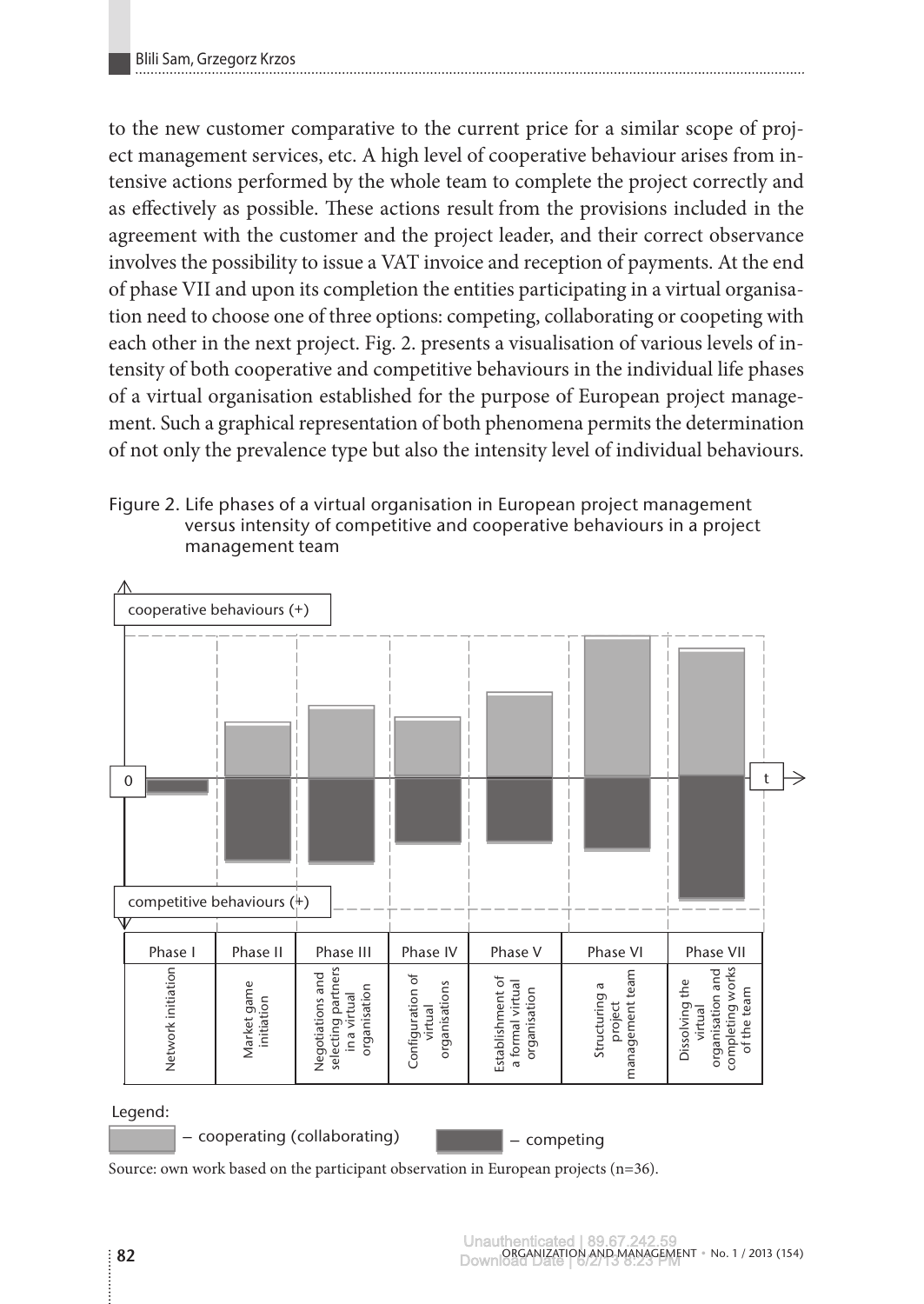Coopetition as an interorganisational phenomenon has its own life stages from the moment of its birth until its decline. The six-stage model of successive life stages of coopetition presented in Fig. 3. ought to be characterised by the moment when coopetition is non-existent in this period, when there is no collaboration between entities, and there is only competition (stage I). Initiating cooperation between competitors on any project is deemed an informal birth of coopetition. It is informal be‑ cause coopetition does not usually create any documents but is based on telephone conversations, personal talks, meetings with prospective business partners, exchange of e-mails (stage II). In the following stage, III, partners sign formal documents in the form of economic agreements and other documents accompanying the contract. Stage III is considered a formal birth of coopetition. At stage IV partners be‑ gin structuring the cooperation with each other in compliance with the provisions of the concluded agreements and experience. The main point is to appoint a management team and fill posts in the team, execute objectives by each of the partners and take supervision and control actions by the management staff of the companies being a part of the project management team. At stage V maturity of coopetitive behaviours occurs since this is the stage where the project is completed. The closer the end of the project management service provision schedule is, the more frequently partners try to find a new customer and commission independently, at the same time intensifying competitive behaviours equally to cooperative behaviours which are in‑ tensive due to the range of the works related to the final part of the contract performance. At stage VI coopetition declines as a consequence of completing the works arising from the contract. It is worth emphasising here that the decline of coopetition means the end of coopetition only in a given project and contract, whereas at the same time this can constitute its birth in another project. What can be concluded from the project management practice is that in the case of the entities oriented towards working in a network and virtual organisations coopetition will occur in multiple cases simultaneously.

The analysis of the phenomenon of coopetition in project management allowed also the identification of life stages of coopetition, which are presented in Fig. 3.

| Life cycle of coopetition in European project management |                           |                                |                                           |             |                                       |  |  |  |  |
|----------------------------------------------------------|---------------------------|--------------------------------|-------------------------------------------|-------------|---------------------------------------|--|--|--|--|
| 'ত<br>āti<br>s<br>مە<br>ack<br>collabor<br>partı<br>bet  | tiati<br>0<br>o<br>$\cup$ | opetitio<br>Σ<br>birth<br>"For | రా<br>oopetition.<br>Coopetition<br>"Stru | Ξ<br>"Matur | coopetitio<br>Decli<br>$\overline{a}$ |  |  |  |  |
| Stage I                                                  | Stage II                  | Stage III                      | Stage IV                                  | Stage V     | Stage VI                              |  |  |  |  |

Figure 3. Life stages of coopetition in European project management

Source: own work based on [11, pp. 191–202].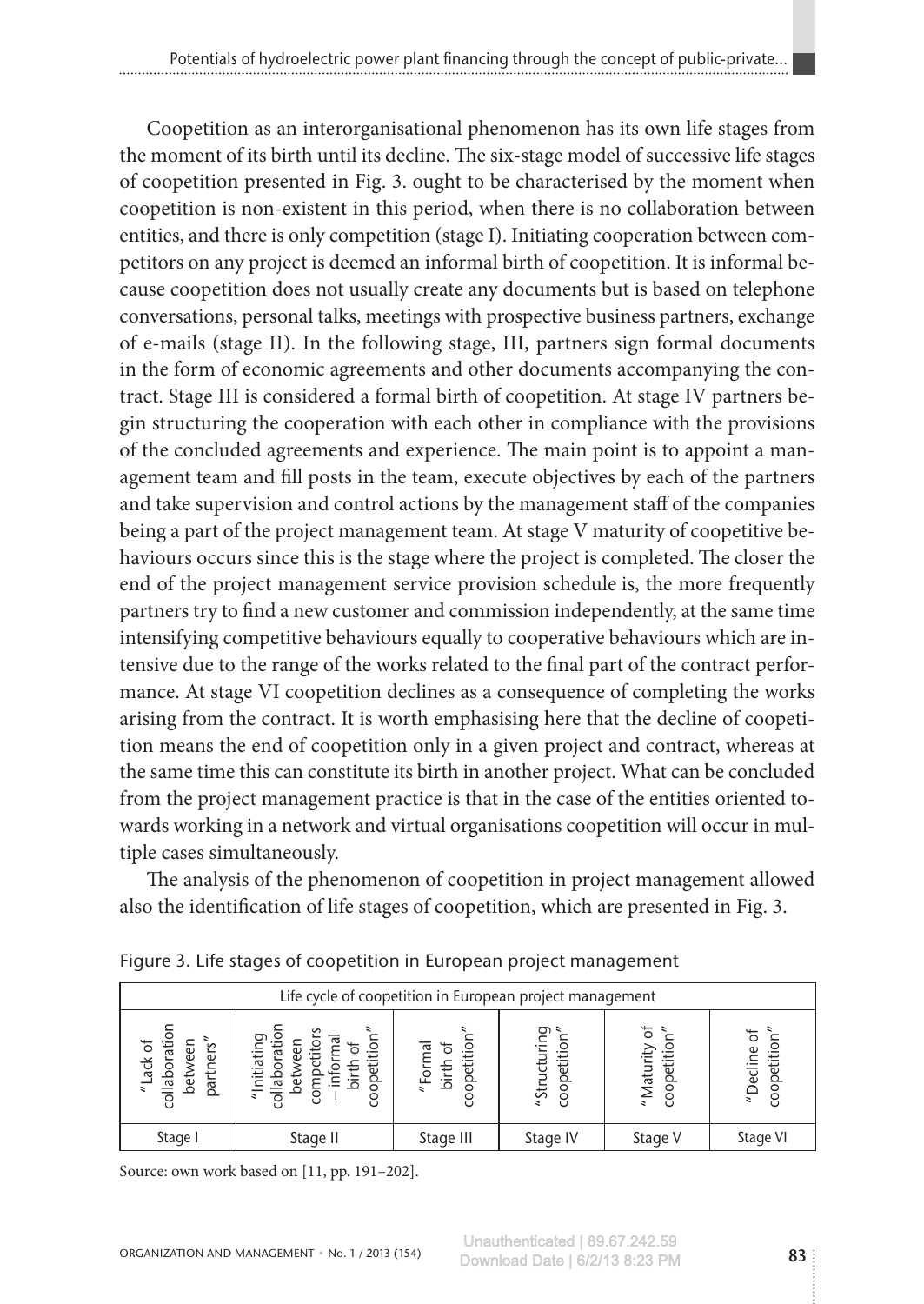### Conclusion

As has been already mentioned, during the conducted research it was noticed that project management is accompanied by new phenomena that are inter- and in‑ traorganisational in nature.

One of them if the phenomenon of coopetition, the specificity of which includes among others:

- diverse nature and diverse intensity of coopetition in the individual life phases of a virtual organisation in EU project management,
- occurrence of competitive, cooperative and balanced coopetition,
- occurrence of reciprocal and virtual coopetition,
- occurrence of informal coopetition based on informal agreements.

In conclusion, it is worth emphasising that the situation of high demand for and low supply of project management services facilitates the phenomenon of coopetition. The reverse situation, that is high competition and low demand for project management services, also facilitates the phenomenon of coopetition. Hence, it can be concluded that market equilibrium and similar states do not facilitate coopetition in European project management. Most probably, a balanced market "distributes" work and commissions equally, without encouraging managers to establish project alliances and consortia.

#### References

- [1] Baćko B., *Przegląd definicji i analiza krytyczna pojęć: koopetycja oraz kooperencja*, Nau‑ kowy Portal Internetowy, www.zarządzanie.net.pl, 2012.
- [2] Bengtsson M., Knock S., *"Coopetition" in Business Networks to Cooperate and Compete Simultaneously*, "Industrial Marketing Management" 2000, 29 (5), in: *Wettbewerb und Kooperation: Wettbewerberorientierung in Projekten radikaler Innovation*, Dissertation, Technische Universität, Berlin 2006.
- [3] Cygler J., *Kooperencja przedsiębiorstw. Czynniki sektorowe i korporacyjne*, SGH, Warsaw 2009.
- [4] Chrisidu-Budnik A., *Zaufanie i wiarygodność w sieciach międzyorganizacyjnych*, Prace Naukowe UE we Wrocławiu, Issue 217, J. Skalika, A. Barabasz (eds.), Wrocław 2011, pp. 63–76.
- [5] Dagnino G. B., Gnyawali D. R., *Coopetition Strategy, Current Issues and Future Research Directions*, Academy of Management, Chicago 2009.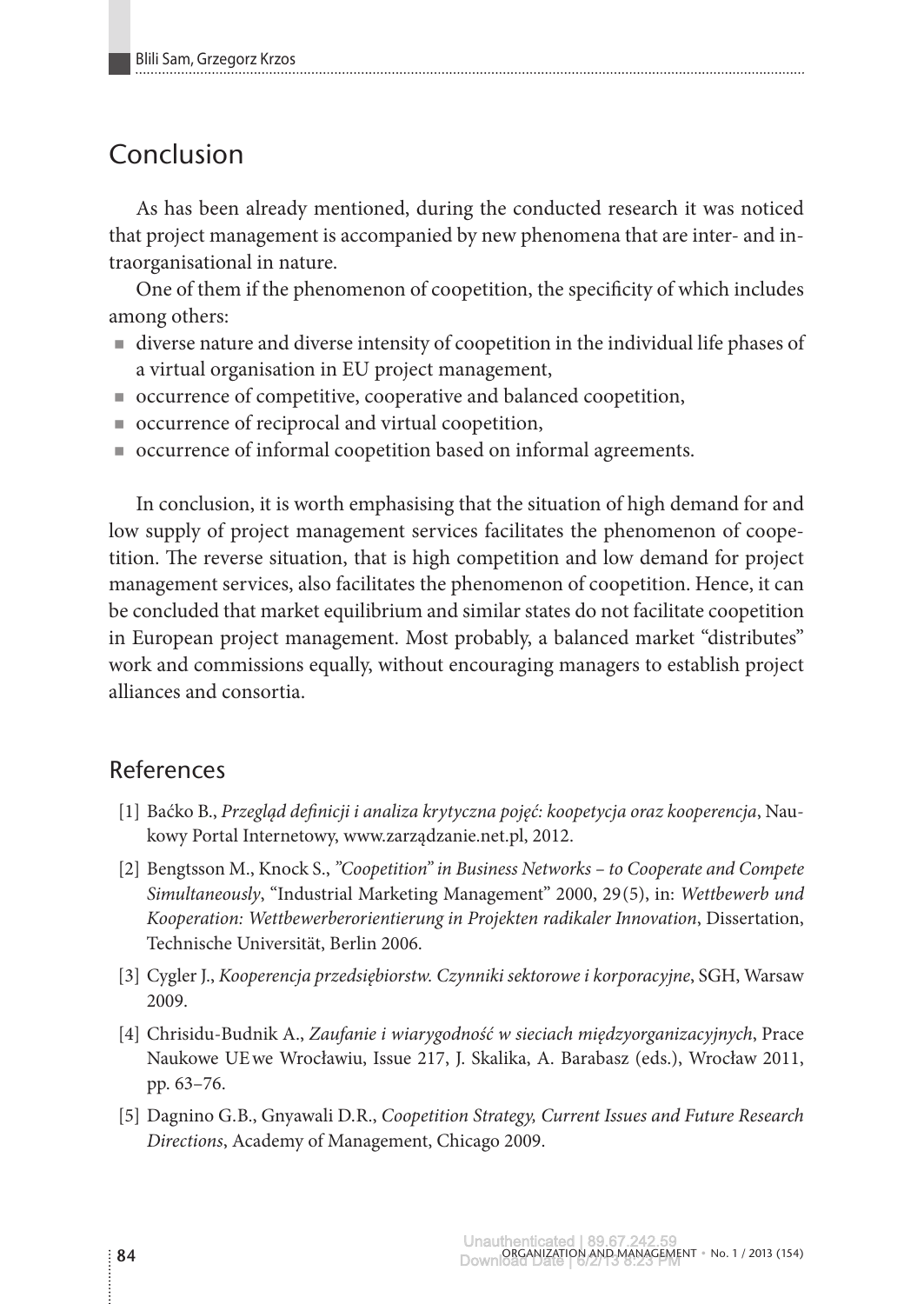- [6] Ghobadi S., D'Ambra J., *Knowledge sharing in cross-functional teams: a coopetitive model*", "*Journal of Knowledge Management"*, Vol. 16, Issue 2 (March 30, 2012), pp. 285–301.
- [7] Ghobadi S., D'Ambra J., *"Coopetitive relationships in cross-functional software development teams: How to model and measure?,* "*The Journal of Systems*&*Software",* Vol. 85, Issue 5 (May, 2012), pp. 1096–1104.
- [8] Jędrzejkowski J. et al., "Rzeczypospolita", Issue 169 of 22 July 2011, "Ekonomia i Rynek" supplement, pp. B7–B9.
- [9] Krzos G., *Wirtualna organizacja zarządzająca projektem europejskim*, in: *Współczesne przedsiębiorstwa. Teoria i praktyka*, A. Sapińska (ed.), Oficyna Wydawnicza SGH, War‑ saw 2012, pp. 215–226.
- [10] Krzos G., *Wirtualna specyfika zarządzania projektami europejskimi*, Prace Naukowe UE we Wrocławiu, Issue 217, J. Skalika, A. Barabasz (eds.), Wrocław 2011, pp. 166–170.
- [11] Krzos G., *Zjawisko koopetycji w zarządzaniu projektem europejskim wyniki badań,* "Studia ekonomiczne regionu łódzkiego. Wybrane problemy kooperencji w rozwoju współczesnych organizacji", PTE Oddział w Łodzi, Łódź 2012, pp.191–202.
- [12] Levy M., Loebbecke C., Powell P., *SMEs, Coopetition and Knowledge Sharing: the Role of Information Systems*, "European Journal of Information Systems" 2003, No. 12, pp. 2–17.
- [13] Loebecke C., van Fenema P.C., Powell P., *Coopetition and knowledge transfer*, "*ACM SIGMIS Database"*, Vol. 30, Issue 2 (March 1, 1999), pp. 14–25.
- [14] Pszczołowski T., *Mała encyklopedia prakseologii i teorii organizacji*, Ossolineum, Wrocław 1978, p. 106.
- [15] Przybyła M., *Organizacja i zarządzanie. Podstawy wiedzy menedżerskiej*, Wyd. Akademii Ekonomicznej we Wrocławiu, Wrocław 2001, p. 71.
- [16] Romanowska M., Trocki M., *Przedsiębiorstwo partnerskie w poszukiwaniu równowagi pomiędzy rywalizacją a współdziałaniem*, "Masters of Business Administration" 2002, Vol. 59, Issue 6, p. 47.
- [17] Romanowska M., *Alianse strategiczne*, PWE, Warsaw 1997.
- [18] Schiavone F., Simoni M., *An experience-based view of coopetition in R&D networks*, "*European Journal of Innovation Management",* Vol. 14, Issue 2 (April 26, 2011), p. 136–154.
- [19] Wong A., Tjosvold D., Liu Ch., *Cross-Functional Team Organizational Citizenship Behavior in China: Shared Vision and Goal Interdependence Among Departments*, "*Journal of Applied Social Psychology",* Vol. 39, Issue 12 (December 2009), p. 2879–2909.